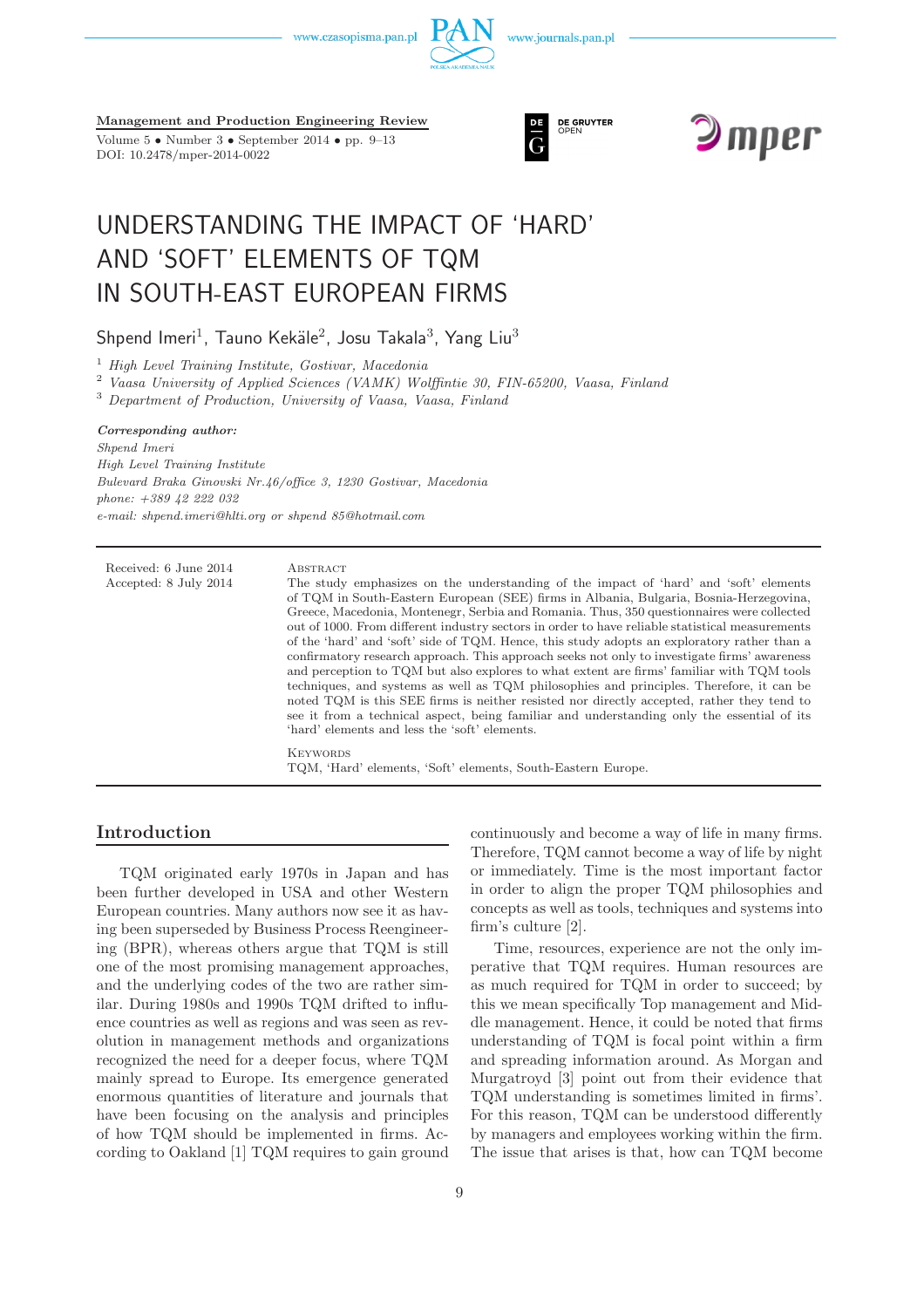

"a way of everyday life" within a firm when managers and employees do not understand it totally? Hence, the purpose of this study is to explore firms understanding of TQM extent in wider approach such as the SEE region.

This research provides insights of a qualitative study that was conducted in the firms in South-East European Countries (Albania, Bulgaria, Bosnia-Herzegovina, Greece, Macedonia, Montenegro, Serbia and Romania). Basically, one hundred (100) interviews were conducted with top and middle managers form these firms. The rationale of using qualitative approach was in order to dig underneath the quantitative data, testing the meaning of TQM concept from firms' top and middle managers and their view of linkages to wider individual and firm processes.

# **Theoretical view**

According to Fotopoulos and Psomas [4] gurus such as Juran's quality of trilogy, Deming's 14 points as well as plan, do, check, act cycle, Crosby's quality management absolutes, Garvin's dimensions of quality, Ishikawa's cause and effect diagram, Feigenbaum's steps of quality, Taguchi's effort to turn firms into using statistical process control, and many other gurus respectively have represented the most vital elements of the TQM framework. There is no unique or specific model for implementing TQM, since it is a network of interdependent elements consisting of tools, techniques, systems, philosophies and concepts [5]. However, TQM implementation is nearly never 100 percent because some firms implement some elements, where as some implement other elements.

On the other hand, a number of 'soft' elements were introduced in order to increase the awareness of TQM philosophies and concepts for firms' overall improvement. 'Soft' TQM elements incorporate the following: total employee involvement, continues improvement, strategic quality planning, continues training, teamwork, empowerment, customer satisfaction, information and analysis, supplier management, top-management commitment and support, democratic management style, culture change.

A high number of firms around the world have adopted some elements of TQM and continually demonstrate significant benefits. Also it is noted that there is a high demand for improved measures of firms' performance in relation to TQM. Yet an interesting study conducted by Psychogios et al. [6] on the impact of TQM on Middle Managers working in the

Greek service industry provided some insights how they perceived TQM and its both elements, however this was done only for the service industry and in a particular country that did not fulfill the requirements of a region.

Table 1

| The 'Hard' (left column) and 'Soft' (right column) TQM<br>elements identified in the Total Quality Management<br>Literature. |                                          |  |  |
|------------------------------------------------------------------------------------------------------------------------------|------------------------------------------|--|--|
| Statistical Process Control                                                                                                  | Total Employee<br>Involvement            |  |  |
| ISO 9000 series                                                                                                              | Continuous Improvement                   |  |  |
| <b>HACCP</b>                                                                                                                 | Strategic Quality Planning               |  |  |
| Kaizen Approach                                                                                                              | Continuous Training                      |  |  |
| <b>JIT</b>                                                                                                                   | Teamwork                                 |  |  |
| Six Sigma                                                                                                                    | Empowerment                              |  |  |
| EFQM                                                                                                                         | Customer Satisfaction                    |  |  |
| 5S                                                                                                                           | Information & Analysis                   |  |  |
| Scatter Diagrams                                                                                                             | Supplier Management                      |  |  |
| Benchmarking                                                                                                                 | Top-Management<br>Commitment and Support |  |  |
| Quality Function Deployment                                                                                                  | Democratic Management<br>Style           |  |  |
| Run Charts & Control Charts                                                                                                  | Culture Change                           |  |  |
| Pareto Analysis                                                                                                              |                                          |  |  |
| Matrix Diagram                                                                                                               |                                          |  |  |
| Histograms & Process Charts                                                                                                  |                                          |  |  |

There are many studies on analyzing 'hard' and 'soft' elements of TQM, however, one can argue that they all have focused on statistical analysis such as the study of Fotopoulos and Psomas [4] as well as Psychogios et al. [6] that focused on constructing validity through confirmatory analysis. Yet, Talib et al. [7] developed a study in order to priorities the practices of TQM through an Analytical Hierarchy Process (AHP) focusing on service industry. Therefore it is an interesting point to research such kind of relationship in region which has not been explored yet and crosscheck similar studies such as that of Psychogios et al. [6] for reliability and validity not only in the service industry or in a particular country rather than in region such as SEE where no light has been shade on TQM in qualitative method.

# **Methodology**

Tree Decision Diagram Critical Path Analysis Fishbone or Ishikawa Diagram

The research was conducted in SEE region through questionnaire. Based on the above men-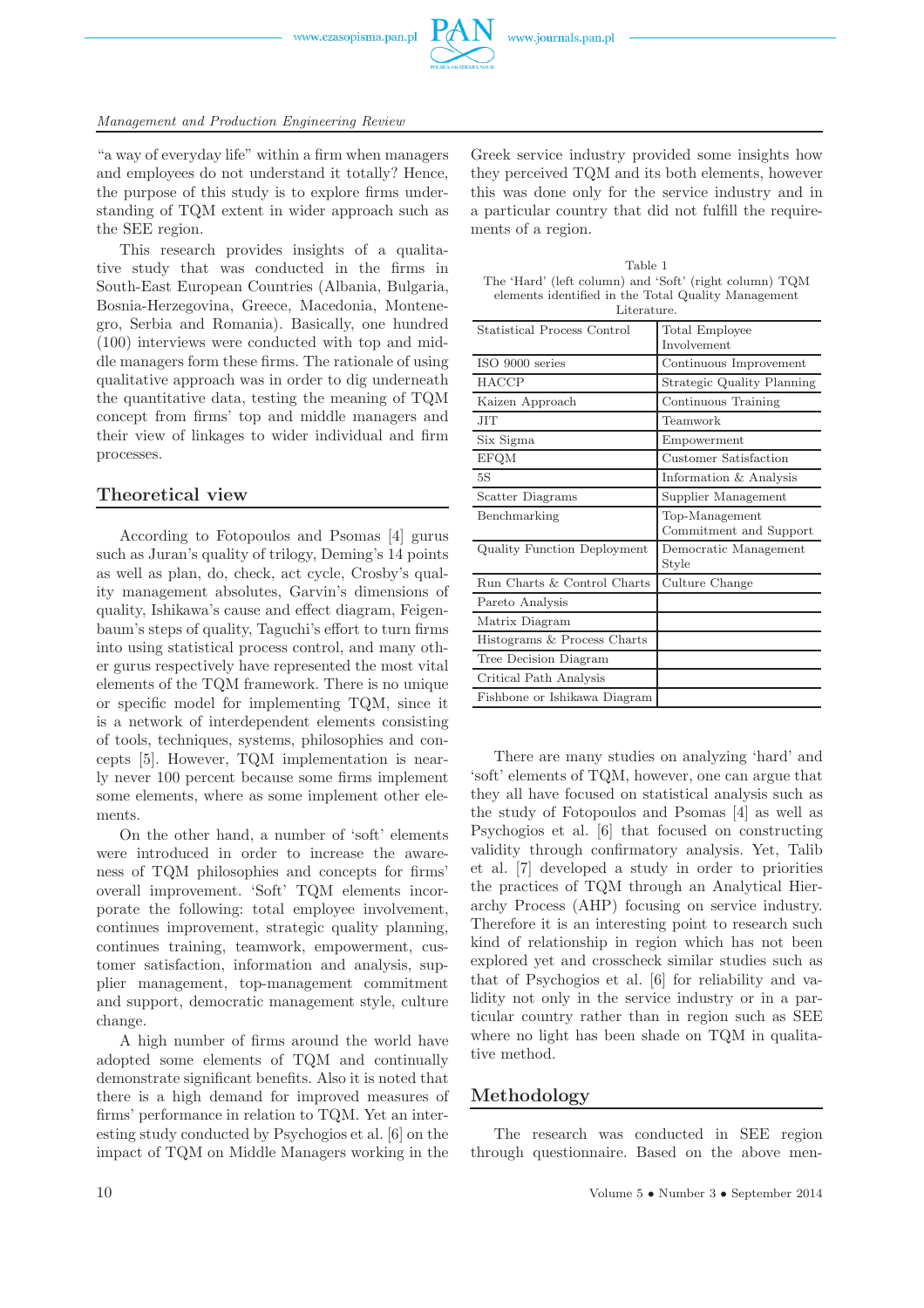

#### *Management and Production Engineering Review*

tioned 'hard' and 'soft' TQM elements and the results from their familiarity and adoption, a questionnaire was designed and reviewed by quality management academics and professionals and tested though a pilot study. Initially, the present research was designed on the basis of received 350 questionnaires (respondents) out of 1000 that were sent to firms, visits, e-mail, fax and posted. This survey method has three interrelated advantages. The first is that through this method we aimed to come up with conclusions referring to firms in SEE region and the impact of TQM. The interest and familiarity of firms with the hard and soft side of TQM is another point that from the methodological perspective firms from different sectors answered the survey and that were mainly middle and top level manager. Therefore, the survey obtained a variety of responses that include different views on TQM; it was important and feasible for such as TQM issues to have access to this middle and high level managers.

# **Findings**

As mentioned earlier, this study is interested to identify the impact and familiarity of the hard and 'soft' aspect of TQM. One way would be to explore the effect from each of these 'hard' and 'soft' aspects of TQM on individual attitudes. However, this would result to miss the whole picture of TQM we intend to explore. In other words, this study was interested to analyze the soft side and the hard side as a whole and not as separate entities. Thus, two types of measures of 'soft' and 'hard' TQM were developed. We start in this case with the 'soft' elements since it got lower.

The first or the 'soft' side of TQM is based on philosophies and concepts and this is done through the summation of variables, which is formed by combining several individual variables into a single composite measure (Hair et al., 1998). Therefore in our case regarding the soft side of TQM, the sum of 10 TQM elements can form one single variable. There are two basic arguments for following this method. The first one is related to the theoretical notion that these concepts together compose what 'soft' TQM is all about explained in chapter three. Thus, by adding these concepts together we can represent the multiple aspect of 'soft' TQM in a single measure. The second argument is related to the statistical reliability of these concepts, which allow us to add these items together. More specifically, the diagnostic measure that has been used is Cronbach's Alpha, which is the most widely used to test

of reliability coefficient and construct validity [8]. The lower value of Cronbach's Alpha that is generally agreed is 0.7. However, this may decrease to 0.6 in exploratory research [9]. Thus the ten identified items that compose the summated variables Soft TQM presented a moderate level of reliability with alpha coefficient over 0.6. This level of reliability is accepted since our research is an exploratory one.

However, one could claim that this is quite arbitrary approach since there is no confirmed theoretical basis that these ten concepts are parts of a single phenomenon. In respond to this criticism we have chosen to develop a second type measure of 'soft' TQM, which now includes most of the concepts described earlier. Once again the purpose was to explore the 'soft' side of TQM as a whole and not to use each item separately. In contrast, we can select those that they seem to represent most this complex concept. One basic method of achieving this is through the Exploratory Factor Analysis (EFA) [10].

These analyses provide variables that seem to be the most representative of 'soft' TQM. According to the standard practices of EFA with rotation to an orthogonal solution by variemax method was used [11].

After the purification procedure the following factor structure emerged as shown in the table below. *Quality Driven Culture* as the first factor of 'soft' TQM concepts. *Management Commitment and Customer Satisfaction* was the second factor, whereas *Continues Improvement* the third one. The first factor is composed of the concepts *of training, teamwork, employee empowerment and quality culture*, the second factor is composed of *strategic quality, customer orientation & management commitment* and the third by the concepts of *continues improvement, scientific decision making & quality improvement*.

The table below shows that alpha coefficient for each emerged factor that confirms the statistical reliability of the three new variables. Thus, the measurements of the new variables can be obtained by a simple summation of the items included in each factor. From the three identified factors, one (Factor A – Quality Driven Culture) and second (Factor C – Continues Improvement) present regular levels of reliability with alpha coefficient values over 0.7. The other factor (Factor B – Management Commitment and Customer Satisfaction) presents also alpha factors greater than 0.7 but are lower in comparison to other two factors. In addition, moderate and accepted level of reliability with coefficient alpha is between 0.6 and 0.7 [8, 9].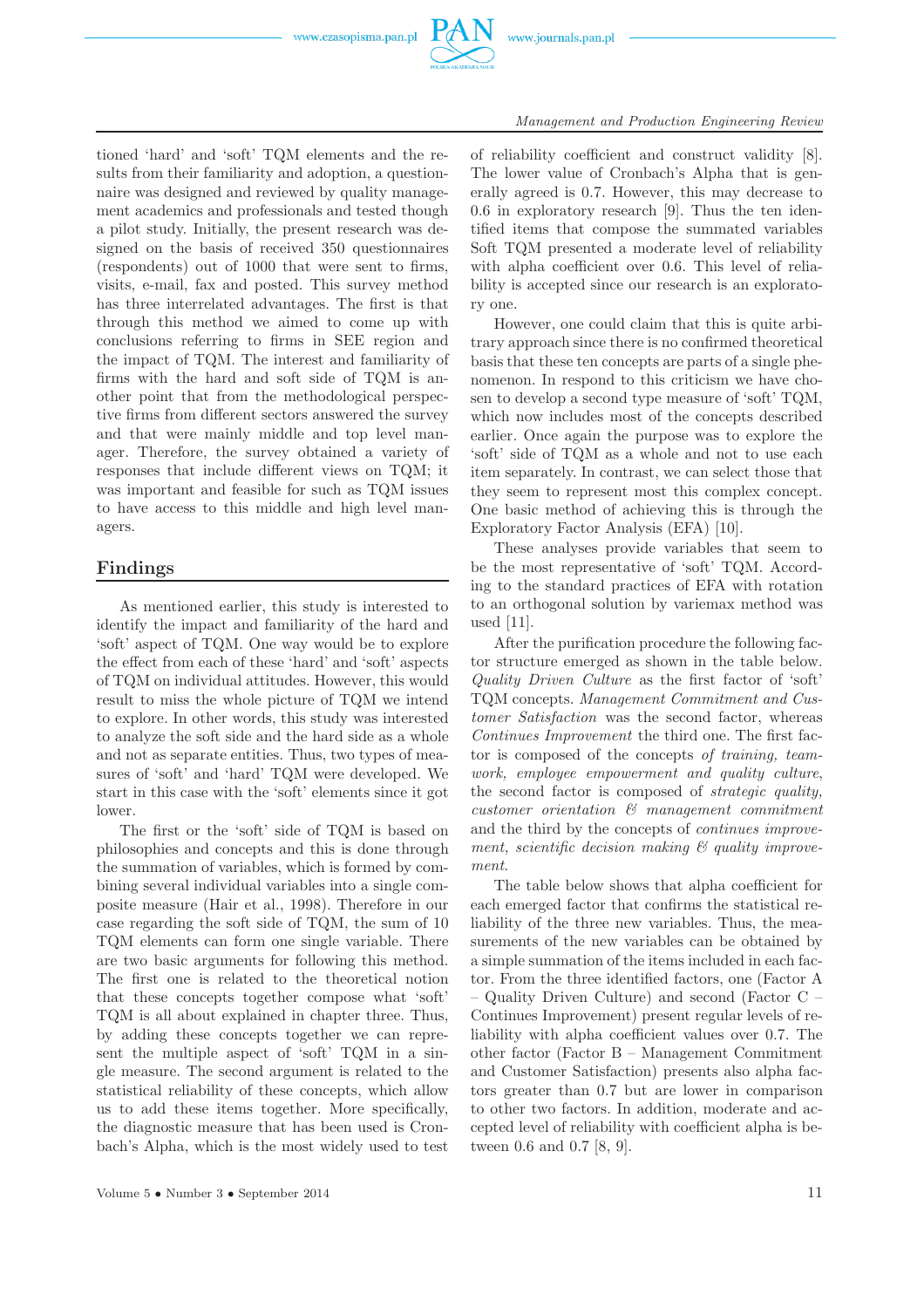

*Management and Production Engineering Review*

| Table 2<br>Names of the emerged components and reliability testing results of 'Soft' elements. |                                                                     |                             |                   |  |  |
|------------------------------------------------------------------------------------------------|---------------------------------------------------------------------|-----------------------------|-------------------|--|--|
| Factors                                                                                        | TQM Philosophies & Concepts                                         | Name of new variables       | Alpha coefficient |  |  |
| $\mathsf{A}$                                                                                   | Training and education on the job is promoted by the management     | Soft TQM 1                  |                   |  |  |
|                                                                                                | Teamwork is favored                                                 |                             |                   |  |  |
|                                                                                                | Employees are empowered to get involved                             | Quality Driven Culture      | 0.758             |  |  |
|                                                                                                | on the decision concerning work                                     |                             |                   |  |  |
|                                                                                                | Quality driven culture                                              |                             |                   |  |  |
| B                                                                                              | Quality is strategically based                                      | Soft TQM 2                  |                   |  |  |
|                                                                                                | The organization is customer                                        | Management Commitment 0.704 |                   |  |  |
|                                                                                                | oriented                                                            | and Customer Satisfaction   |                   |  |  |
|                                                                                                | Top Management commitment                                           |                             |                   |  |  |
| $\mathcal{C}$                                                                                  | Continues improvement                                               | Soft TQM 3                  |                   |  |  |
|                                                                                                | Scientific approach is used for decision making and problem solving | Continues Improvement       | 0.740             |  |  |
|                                                                                                | There is a long-term commitment towards quality improvement         |                             |                   |  |  |

Significant when alpha coefficient  $> 0.6$ .

Based on the above test we notice that Soft TQM 1 or factor A gained higher alpha coefficient but also worthy to mentioned that it consisted of four items/principles of TQM that are closer and belong to Quality Driven Culture with alpha coefficient 0.785. The second factor that emerged in 'soft' side or with other words the second most familiar factor is Continues Improvement, with 0.740 alpha coefficients. Finally the lowest factor in this case gained Management Commitment and Customer Satisfaction, with 0.704.

The next step in our analysis is to examine how we can measure the 'hard' side of TQM. As mentioned this side consists of a variety of management practices that can be found in many Quality Management books, they are globally accepted as useful quality improvement techniques.

Again a purification procedure was needed for the 'hard' side in order to classify the emerged factors. The first factor that emerges from the 'hard' side is Quality Systems. Lean Operations and Quality Planning & Control emerged as the second and third factors. Now, the first factor is composed of HACCP. ISO 9000 series and EFQM. The second factor is composed of Benchmarking, Kaizen Approach, Scatter Diagrams, Fishbone Diagram, Pareto Analysis, Just In Time, 5 S's and Histograms & Process Charts. Finally, the third factor is composed of Statistical Process Control, Run & Control Charts, Six Sigma and Critical Path Analysis.

Accordingly, from the tests shows in the table below, we can automatically notice that 'hard' side gained higher alpha scores compared to 'soft' side of TQM. Thus, the alpha coefficient for each emerged factor as said earlier confirms the statistical reliability of each variable. The summations of each factor provided the following reliability based on from the greater one from the three identified factors and that, first (Factor B – Lean Operations), second (Factor C – Quality Planning & Control) presented high level of reliability and validity as well, the cronbach's alpha for both factors is higher than 0.9. The other factor (Factor C – Quality Systems) presents also reliable coefficient 0.8 which solid in this case.

| ivalies of the emerged components and renability testing results of frard elements.                              |                             |                       |                   |  |
|------------------------------------------------------------------------------------------------------------------|-----------------------------|-----------------------|-------------------|--|
| Factors                                                                                                          | TQM Philosophies & Concepts | Name of new variables | Alpha coefficient |  |
| A                                                                                                                | HACCP                       | Hard TQM 1            |                   |  |
|                                                                                                                  | ISO 9000 Series             | Quality Systems       | 0.837             |  |
|                                                                                                                  | <b>EFQM</b>                 |                       |                   |  |
| B                                                                                                                | Benchmarking                |                       |                   |  |
|                                                                                                                  | Kaizen Approach             | Hard TQM 2            |                   |  |
|                                                                                                                  | Scatter Diagrams            |                       |                   |  |
|                                                                                                                  | Fishbone Diagram            |                       |                   |  |
|                                                                                                                  | Pareto Analysis             | Lean Operations       | 0.945             |  |
|                                                                                                                  | Just in Time                |                       |                   |  |
|                                                                                                                  | 5 S's                       |                       |                   |  |
|                                                                                                                  | Histograms & Process Charts |                       |                   |  |
| $\mathcal{C}$                                                                                                    | Statistical Process Control | Hard TQM 3            |                   |  |
|                                                                                                                  | Run & Control Charts        | Continues Improvement | 0.909             |  |
|                                                                                                                  | Six Sigma                   |                       |                   |  |
|                                                                                                                  | Critical Path Analysis      |                       |                   |  |
|                                                                                                                  | Quality Function Deployment |                       |                   |  |
| $\alpha$ $\alpha$ $\beta$ $\beta$ $\gamma$ $\beta$ $\gamma$ $\gamma$ $\gamma$ $\gamma$ $\alpha$ $\beta$ $\gamma$ |                             |                       |                   |  |

Table 3  $N_A = -\frac{1}{\sqrt{1-\frac{1}{2}}}\left(1-\frac{1}{\sqrt{1-\frac{1}{2}}}\right)$  the emergents and results of 'Hard' elements.

Significant when alpha coefficient  $> 0.6$ .